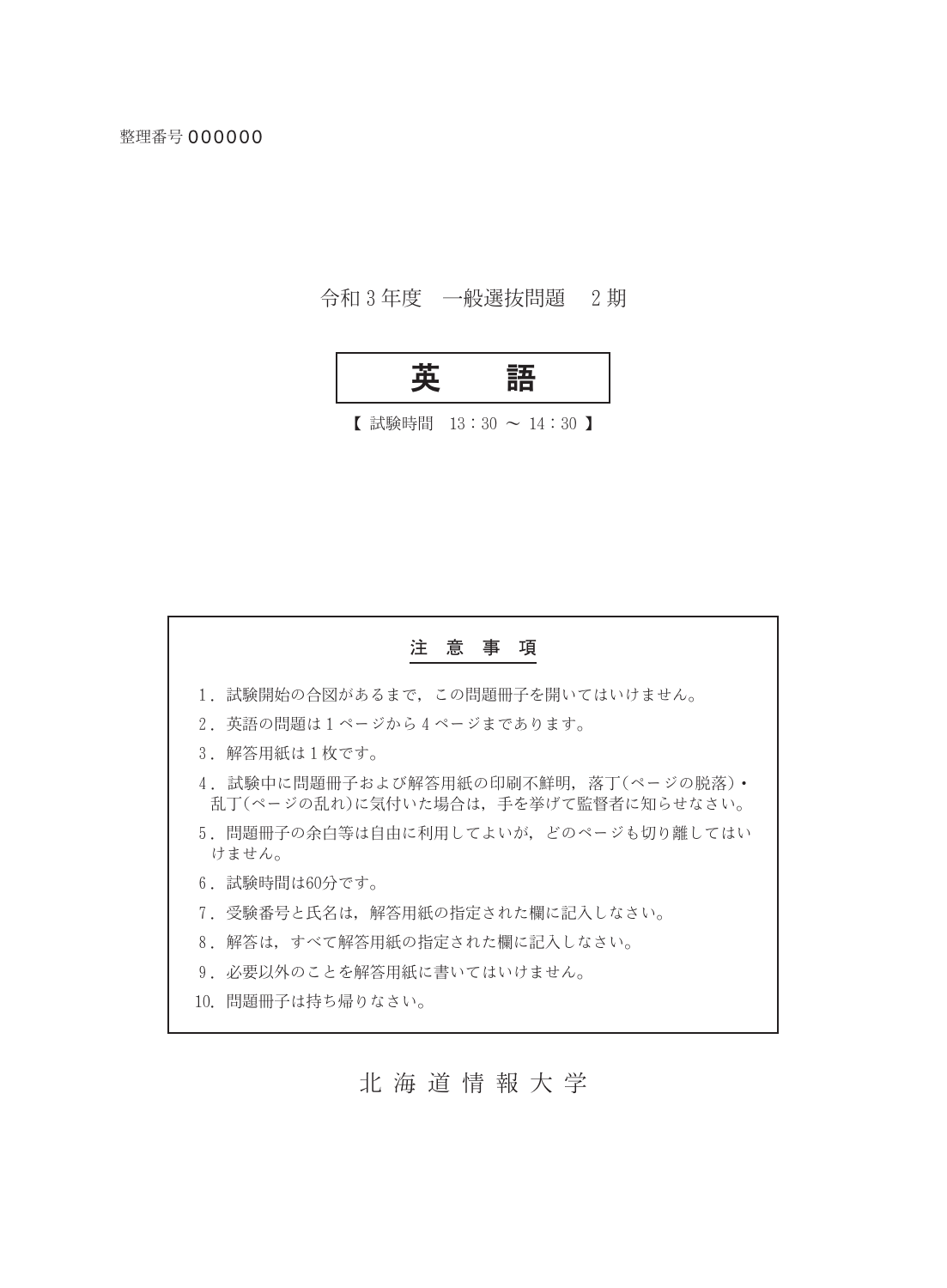$\mathbf{1}$ 

次の英文を読んで、下記の問いに答えなさい。

 $(A)$  $\blacksquare$  $\blacksquare$  $(B)$ 

(26点)

Adapted from Breaking the Language Barrier, H. Douglas Brown

注 diligently<sup>1</sup> 勤勉に subconsciously<sup>2</sup> 無意識に

[問1] 下線部(A), (B)を和訳しなさい。

〔問2〕 次の日本文と同じ意味になるように【 \_\_\_\_\_\_\_】内の語句を並べかえなさい。 ただし文頭の語も小文字にしてある。

【彼らが話している時、言語の法則について考えません】。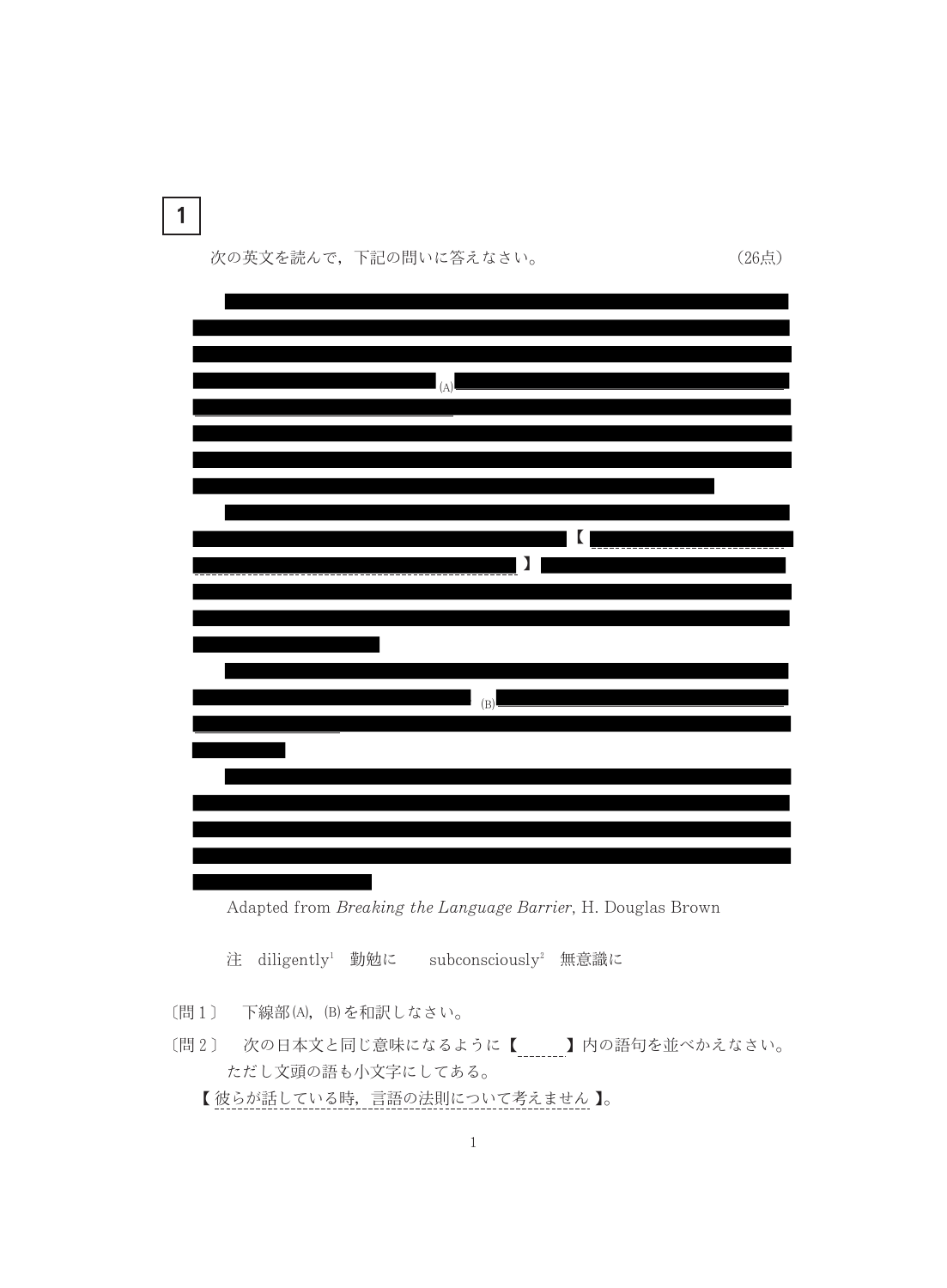## $\overline{\mathbf{2}}$

#### ] 内の指示に従って書きかえなさい。 次の英文を [ (30点)

- 1. The houses were damaged by the earthquake. [能動態を用いて]
- 2. She said to them, "What time did you get home?" [間接話法に]
- 3. Work hard, and you'll achieve your dream. [Ifで始まる否定文に]
- 4. To the best of my knowledge, there are no wild penguins in Japan.

[Asで始めて]

5. Staying healthy is the most important thing in our lives.

[Nothingで始めて]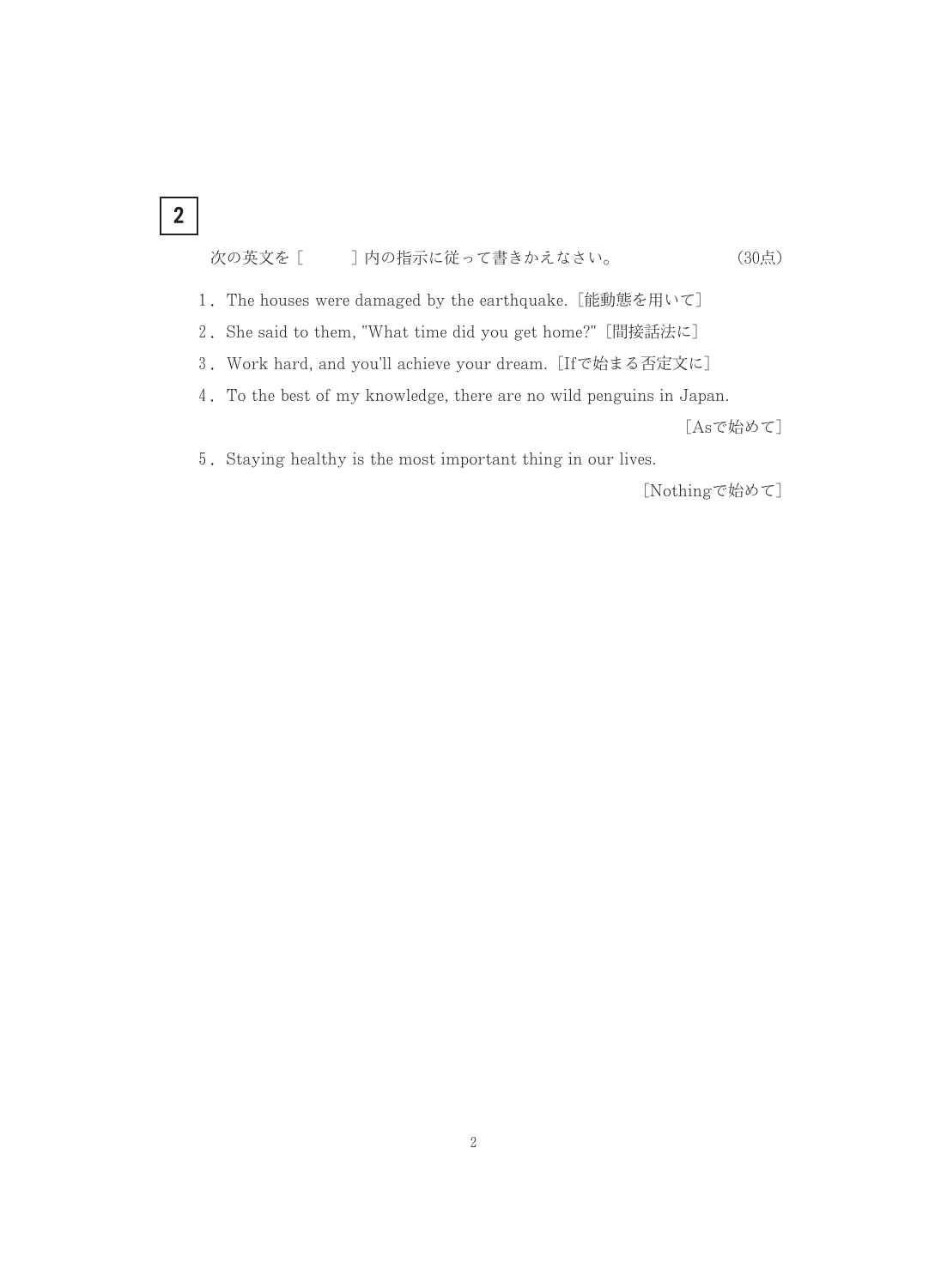次の英文の空所をうめるのにもっとも適切な表現を(a)~(d)の中から選び、記号で 答えなさい。 (20点) ) of my old friends since I started my new job. 1. I haven't met (  $(b)$  few  $(a)$  any  $(d)$  much  $(c)$  less 2. When the newspaper has an interesting article, I always cut it (  $\alpha$  and save it.  $(a)$  down  $(b)$  in  $(c)$  out  $(d)$  up ) a million yen, what would you do with it?  $3.$  If you (  $(a)$  had  $(b)$  have (c) will have (d) would have 4. Shohei is an excellent pitcher but he is also () good at batting.  $(a)$  hest  $(b)$  many  $(c)$  much  $(d)$  very 5. You should always wear a mask ( ) you have a cold or fever.  $(a)$  that  $(b)$  what  $(c)$  when  $(d)$  which ) for cauliflower and broccoli. 6. I can eat any vegetable ( (a) although (b) except  $(c)$  if  $(d)$  including 7. It's really important ( ) breakfast.  $(a)$  eat  $(b)$  eaten  $(c)$  ate  $(d)$  to eat 8. AI may become the best educator to refer ( ) in the future.  $(a)$  for  $(b)$  in  $(c)$  on  $(d)$  to 9. Please ( ) yourself to anything on the table.  $(a)$  get  $(b)$  help (c) make (d) take 10. The sunlight was so strong that I had to pull () the window shades.  $(a)$  away  $(b)$  down  $(c)$  in  $(d)$  off

 $\mathbf{3}$